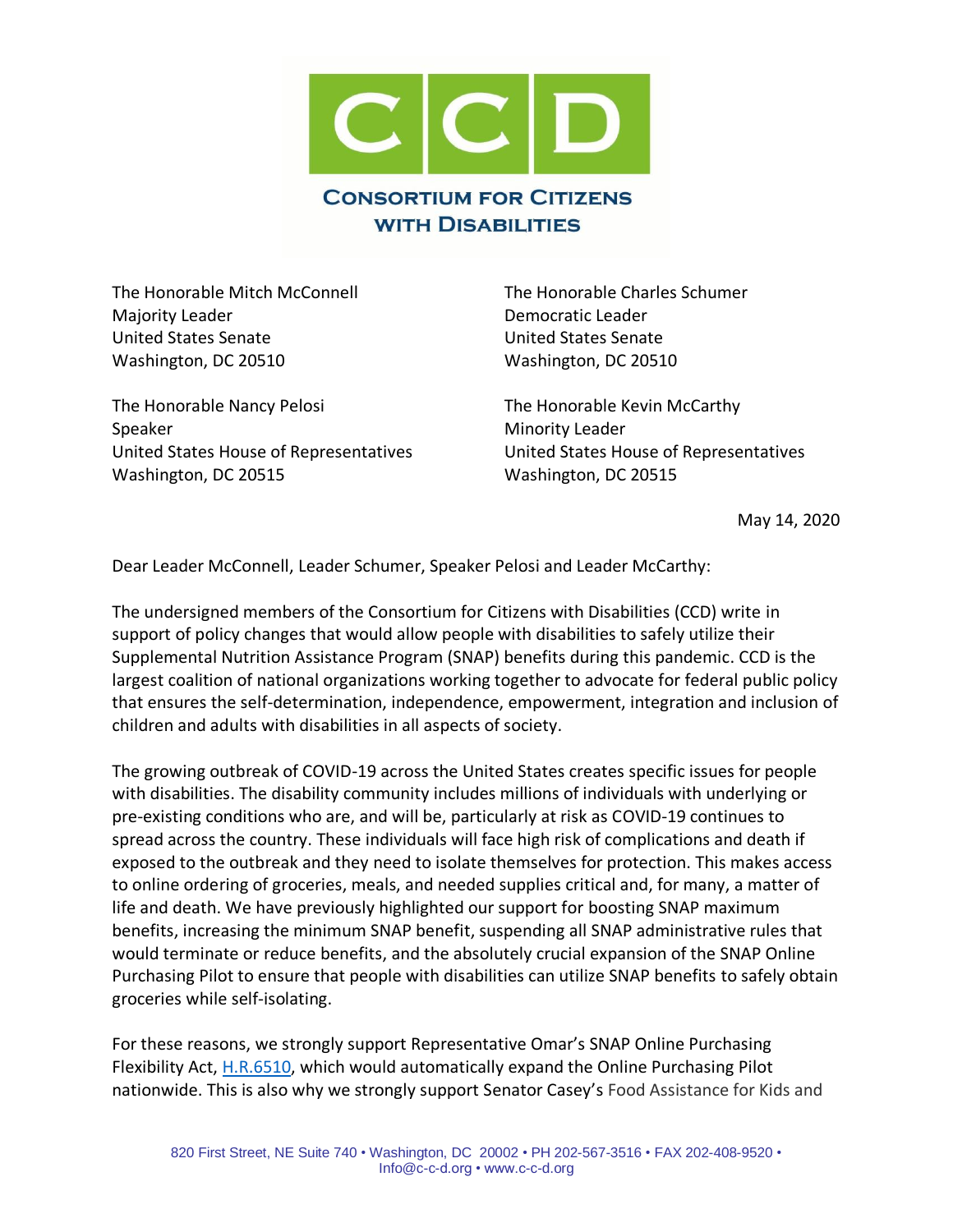Families During COVID-19 Act of 2020, [S. 3563,](https://www.congress.gov/bill/116th-congress/senate-bill/3563/text?r=5&s=1) which would provide authorization and funding for grocery delivery services via SNAP. Both bills will allow people with disabilities to utilize their SNAP benefits while protecting themselves and their families in this time of crisis.

Alongside efforts to further expand delivery options for SNAP participants to ensure that people with disabilities can remain safely isolated, we also believe that other improvements are necessary give[n national issues with the food supply,](https://www.wwltv.com/article/news/health/coronavirus/louisiana-wants-to-allow-snap-benefits-to-buy-hot-meals-at-restaurants/289-7465c6a7-29c5-4227-a2ae-4fce86cd60ba) due to both [COVID-19 outbreaks](https://www.bloomberg.com/news/features/2020-05-07/coronavirus-closes-meat-plants-threatens-food-supply) and [purchasing patterns.](https://www.nytimes.com/2020/03/15/business/coronavirus-food-shortages.html) Congress has recognized for the past several decades that people with disabilities, older adults, and individuals experiencing homelessness need more flexibility in access to restaurant meals via the SNAP Restaurant Meals Program. <sup>1</sup> We believe that in this time when food is not always available, it is particularly important that this program be expanded. We support Representative Panetta's and Senator Murphy's SNAP COVID–19 Anti-Hunger Restaurant Relief for You Act of 2020 which would automatically extend the SNAP Restaurant Meals Program across the United States for the duration of the emergency and ensure that low-income individuals who rely on SNAP can access the food that is available to them.

We are grateful to see many of these issues reflected in the recently released H.R. 6800, the Health and Economic Recovery Omnibus Emergency Solutions Act (HEROES Act). This bill increases SNAP benefits and suspends proposed rules we opposed last year that would make it more difficult for people with disabilities to access needed nutrition assistance.<sup>2</sup> While the legislation would not expand the SNAP Online Purchasing Pilot nationally or include payments for delivery fees, it does require the U.S. Department of Agriculture (USDA) to publish state requests to participate in the pilot which would be extremely helpful for advocates and states seeking to expand the program. We also strongly support the emergency hot food purchasing authority that would allow SNAP participants to purchase hot food from existing SNAP retailers.

However, we believe that Congress can and should go further, by including all of the discussed boosts to SNAP and the full content of these bills in the next COVID-19 relief package to ensure that people with disabilities and others who rely on SNAP remain safe and healthy during and after the COVID-19 pandemic. Food security must be accessible and safe for people with disabilities during this turbulent time. We look forward to working with Congress on this important issue. Please do not hesitate to contact Cyrus Huncharek [\(cyrus.huncharek@ndrn.org\)](mailto:cyrus.huncharek@ndrn.org) or Bethany Lilly [\(lilly@thearc.org\)](mailto:lilly@thearc.org) with any questions.

Sincerely,

American Association of People with Disabilities Autistic Self Advocacy Network Center for Public Representation Disability Rights Education & Defense Fund (DREDF) Easterseals Epilepsy Foundation Justice in Aging